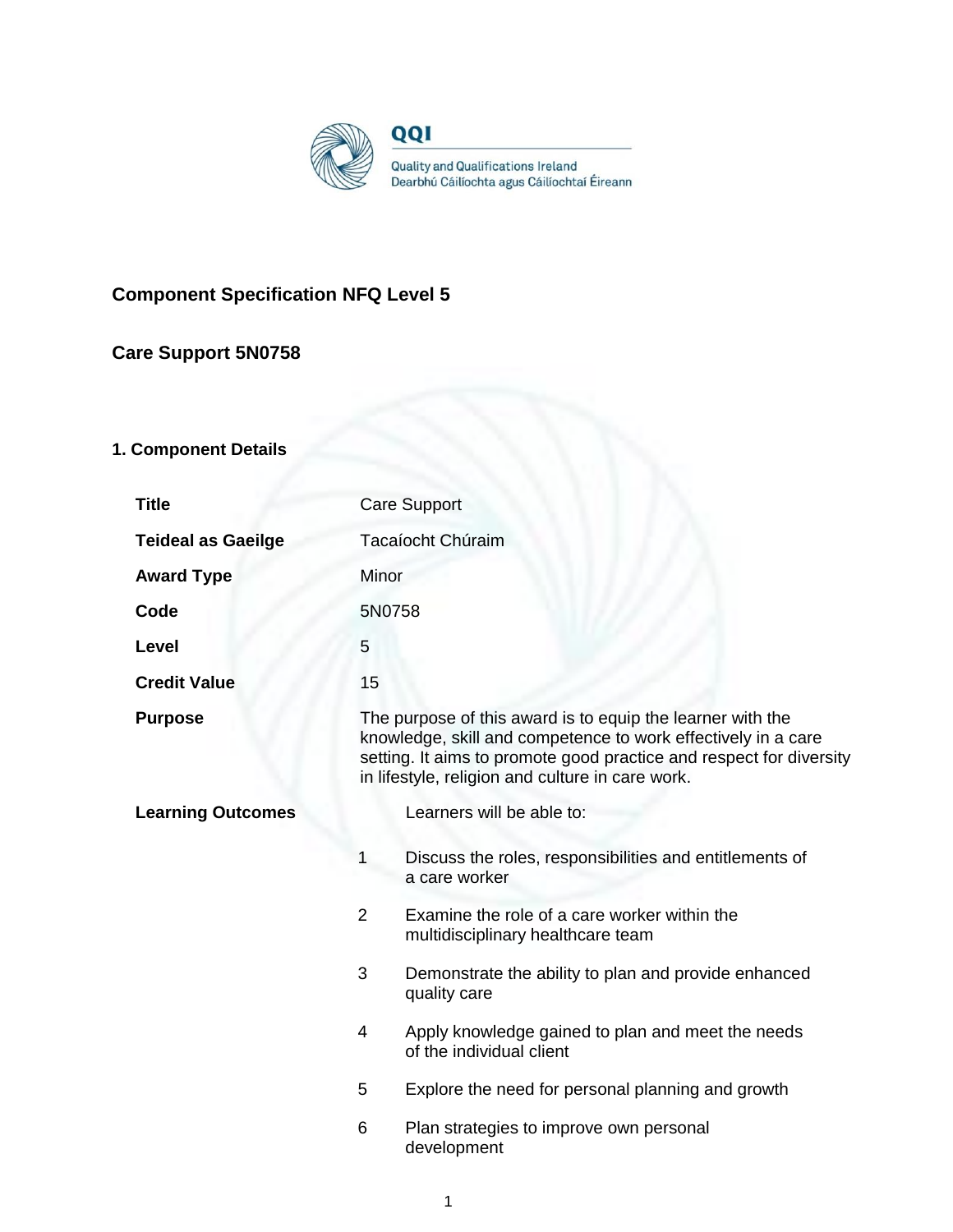- 7 Reflect on personal effectiveness as a care worker to include own strengths and weaknesses
- 8 Reflect on relationships with clients, relatives and multidisciplinary team members and interpersonal issues that arise in care work.

#### **Assessment**

**General Information** All assessment should be planned in accordance with the programme assessment strategy developed as part of the programme submission for validation. See **Policies and Criteria for Validation of Programmes.** Assessment should be undertaken consistently and reflect current assessment guidelines. See [www.qqi.ie.](http://www.qqi.ie/) 

> All FET assessment is criterion referenced. Successful achievement of the award is based on learners attaining the required standards of knowledge, skill or competence consistent with the **minimum intended programme learning outcomes**.

The techniques set out below are considered the optimum approach to assessment for this component. In exceptional circumstances providers may identify alternative assessment techniques through the provider's application for programme validation which are reliable and valid but which are more appropriate to their context.

Assessment of a number of components may be integrated across programmes for delivery, provided that the learning outcomes of each minor award are assessed.

Group or team work may form part of the assessment, provided each learner's achievement is separately assessed.

All providers are required to submit an assessment plan as part of their application for programme validation. Assessment Plans will include information relating to scheduling and integration of assessment. See current FET validation guidelines at [www.qqi.ie.](http://www.qqi.ie/)

**Assessment Techniques** In order to demonstrate that they have reached the standards of knowledge, skill and competence identified in all the learning outcomes, learners are required to complete the assessment(s) below.

> The assessor is responsible for devising assessment instruments (e.g. project and assignment briefs, examination papers), assessment criteria and mark sheets, consistent with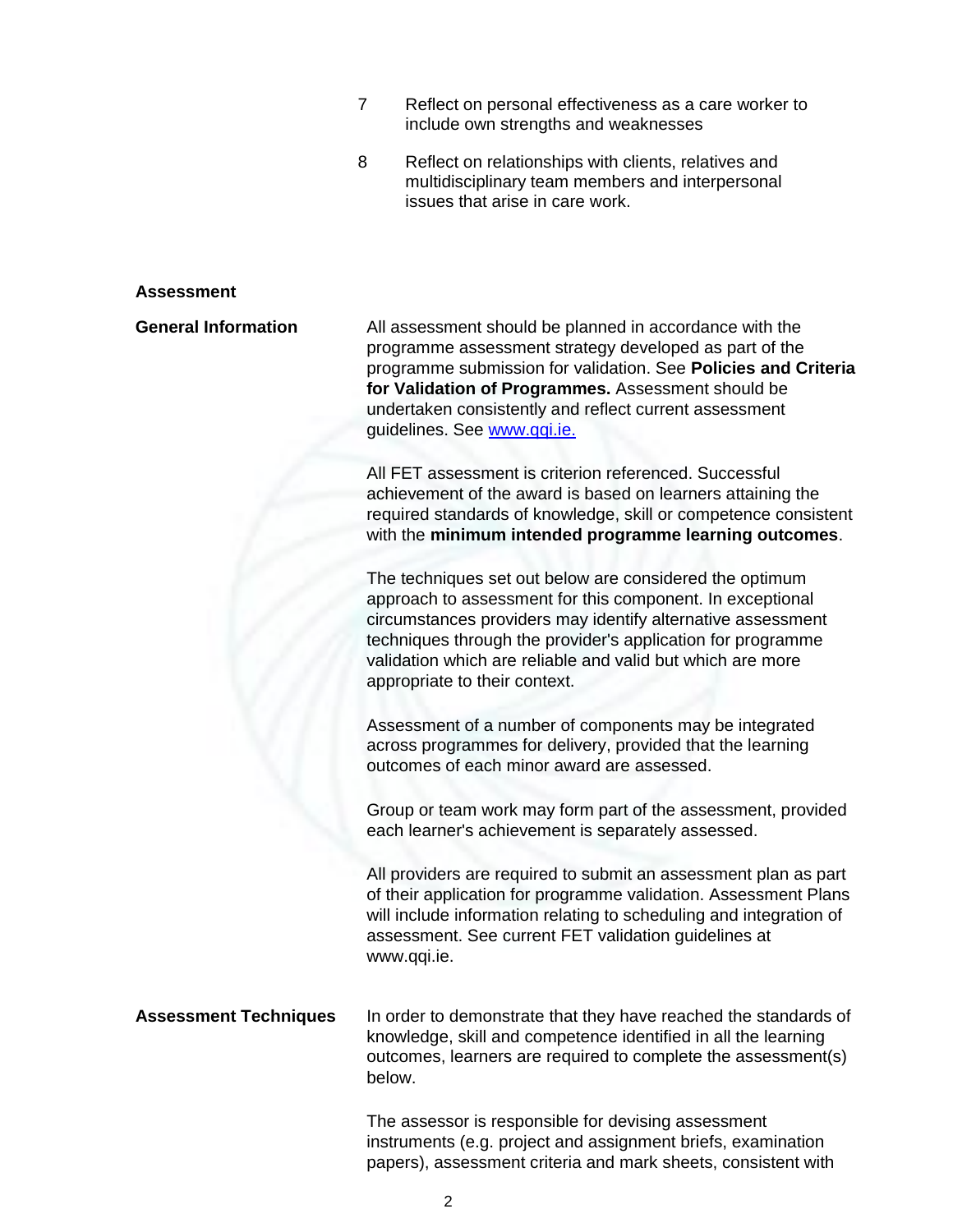the techniques identified below and QQI's assessment requirements.

Programme validation will require providers to map each learning outcome to its associated assessment technique. All learning outcomes **must** be assessed and achieved in accordance with the **minimum intended module learning outcomes** set out in the validated programme.

| Assignment            | <b>30%</b> |
|-----------------------|------------|
| <b>Learner Record</b> | 70%        |

#### **Description**

#### **Assignment**

*An assignment is an exercise carried out in response to a brief with specific guidelines as to what should be included. An assignment is usually of short duration and may be carried out over a specified period of time.*

The internal assessor will devise a brief that requires candidates to produce a practical activity in the workplace. The assignment may be assessed by a workplace assessor or an internal assessor working in consultation with a workplace supervisor.

The activity should be planned, carried out and evaluated by the candidate, and may for example take the form of an outing or social event for client(s).

Evidence should include a description of:

how the activity was planned, including consultation and/or decision making by the client(s)

- the resources used
- use of teamwork and/or other personnel involved
- verbal and non-verbal communication that took place
- an evaluation of the impact of the activity for the client(s).

The assignment may be presented in a variety of media, for

example written, oral, graphic, audio, visual or any combination of these. Any audio or video evidence must be provided on tape.

# **Learner Record**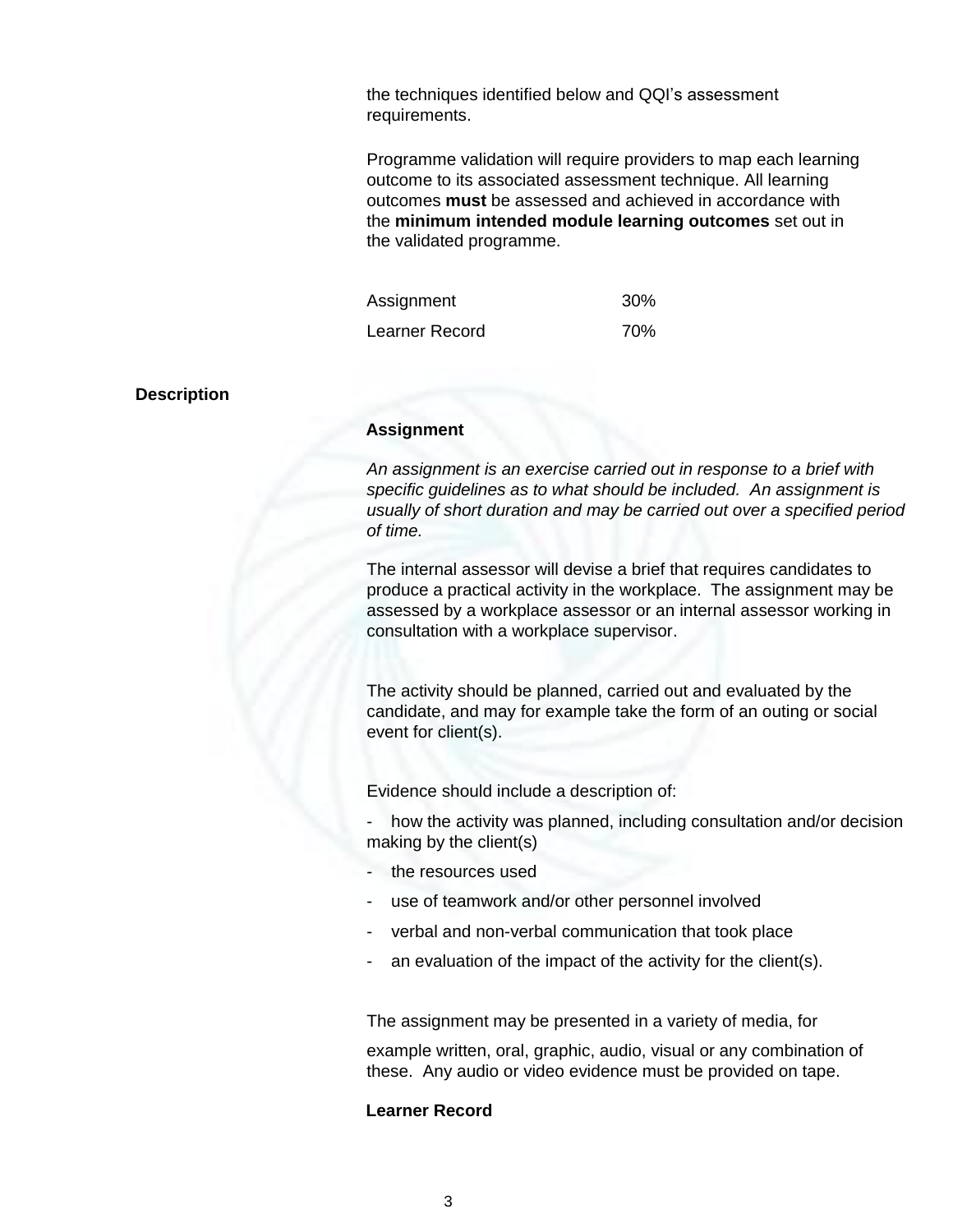*A learner record is the learner's self-reported and self-reflective record in which he/she describes specific learning experiences, activities, responses and skills acquired.*

A personal learner record will be compiled by candidates. It will include a selection of evidence arising from candidates' work and interaction with others in healthcare support.

The learner record may include items such as:

- reflection on relationships with clients, relatives, members

of the health care team

- reflection on interpersonal issues that arise in care work, such as recognising diversity and individuality in clients, families and co-workers
- reflection on the candidate¿s personal effectiveness as a care worker and personal strengths and weaknesses

- observations on the experience of receiving guidance and direction, and giving and receiving feedback

- evidence of appropriate reporting/record keeping
- notes on procedures for safeguarding privacy and dignity of clients and caring for clients' property

notes on the structures of the health service (including personnel on the various health care teams)

The learner record may be presented using a variety of media, including written, oral, graphic, audio, visual or any combination of these. Any audio or video evidence must be provided on tape.

**Recognition of Prior Learning (RPL)**

To support the development and implementation of RPL with regard to access, granting credit/exemptions and achievement of awards/parts of awards, providers should refer to **QQI's Statutory Guidelines for Quality Assurance,** the **Policies and Criteria for Validation of Programmes** and the **Principles and Operational Guidelines for the Recognition of Prior Learning in Further and Higher Education and Training** available at [www.qqi.ie](http://www.qqi.ie/)

**Grading** 

| Pass               | $50\% - 64\%$  |
|--------------------|----------------|
| Merit              | $65\% - 79\%$  |
| <b>Distinction</b> | $80\% - 100\%$ |

**Specific Validation Requirements**

There are no specific validation requirements for this award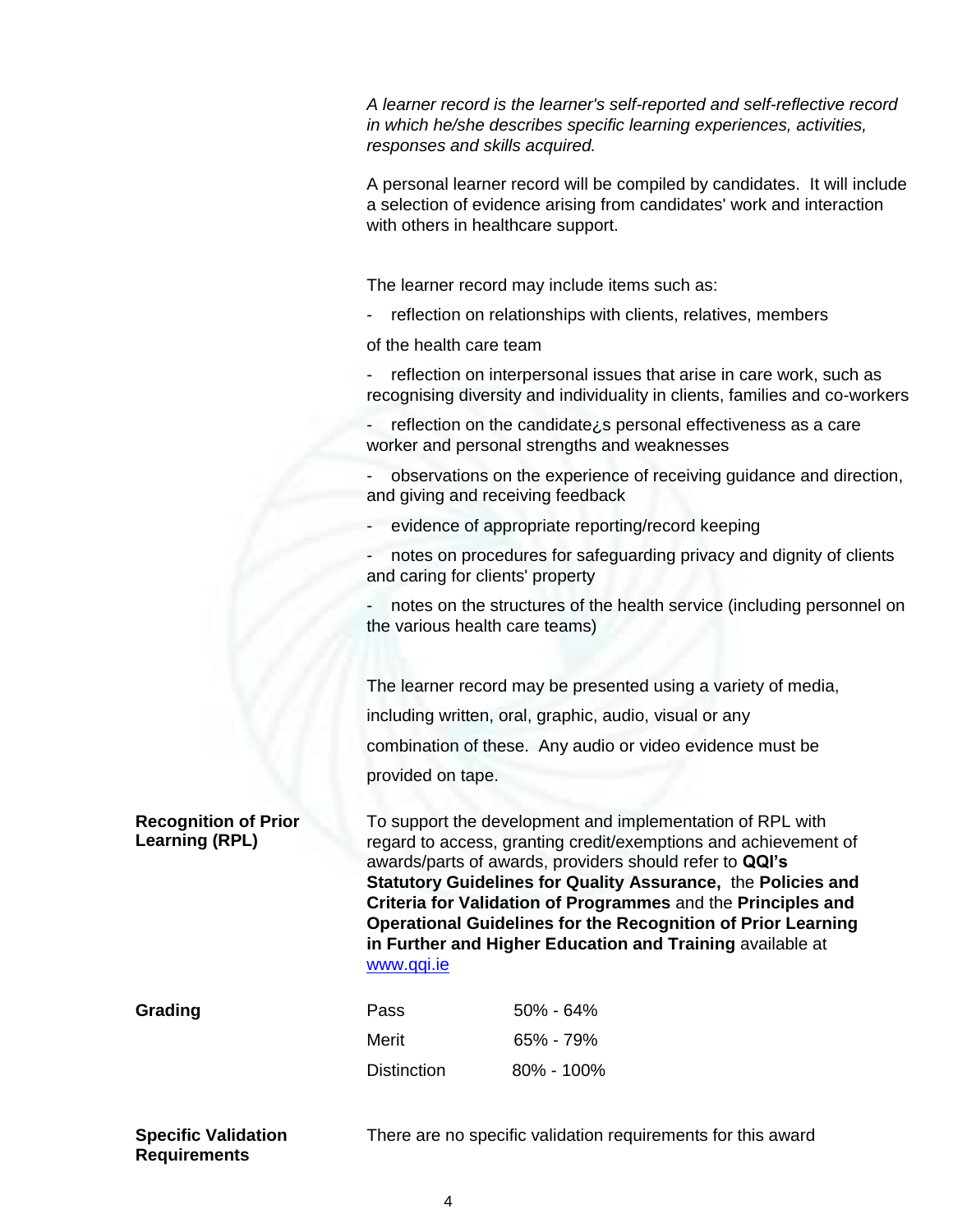| <b>Supporting</b><br><b>Documentation</b> | <b>None</b>                                                                                                                                                                                                                                                                                                                       |
|-------------------------------------------|-----------------------------------------------------------------------------------------------------------------------------------------------------------------------------------------------------------------------------------------------------------------------------------------------------------------------------------|
| <b>Access</b>                             | To access programmes leading to this award the learner should<br>have reached the standards of knowledge, skill and competence<br>associated with the preceding level of the National Framework of<br>Qualifications. This may have been achieved through a formal<br>qualification or through relevant life and work experience. |
| <b>Transfer</b>                           | Successful completion of this component award enables the<br>learner to transfer to programmes leading to other certificates<br>where this component is a mandatory or an elective requirement.                                                                                                                                   |

### **2. FET Award Standards**

QQI award standards are determined within the National Framework of Qualifications (NFQ), [http://www.nfq-qqi.com.](http://www.nfq-qqi.com/) QQI determines standards for the education and training awards that it makes itself and that are made by providers to whom it has delegated authority to make an award. Providers offering programmes leading to QQI awards **must** have their programme(s) validated in accordance with current validation policy (see [www.qqi.ie\)](http://www.qqi.ie/).

Award standards are designed to be consistent with the NFQ's award classes i.e. major, special purpose, supplemental and minor awards. They are expressed in terms of **learning outcomes**  i.e. concise statements of what the learner is expected to know or be able to do in order to achieve a particular award. Learning outcomes for FET awards are contained within the associated specifications:

| <b>AWARD CLASS</b>        | <b>STANDARDS</b>                      | <b>AWARDS</b>                                                 |
|---------------------------|---------------------------------------|---------------------------------------------------------------|
| Major Award               | <b>Certificate Specification</b>      | Certificate (Levels 1 to 5)<br>Advanced Certificate (Level 6) |
| <b>Supplemental Award</b> | <b>Supplemental Specification</b>     | <b>Supplemental Certificate</b><br>(Level 3 to 6)             |
| <b>Special Purpose</b>    | <b>Specific Purpose Specification</b> | <b>Specific Purpose Certificate</b><br>(Levels 3 to 6)        |
| Minor Award               | <b>Component Specification</b>        | <b>Component Certificate</b><br>(Levels 1 to 6)               |

Award standards are thresholds, they describe standards of knowledge, skill or competence to be acquired, and where appropriate, demonstrated, by a learner before an award may be made.

Award standards will be reviewed from time to time as necessary. Minor changes may be made by the QQI executive outside the review cycle where necessary. Changes to standards are published on QQI's website. Providers with validated programmes and providers with delegated authority to make awards are responsible for monitoring relevant standards and making necessary responses to changes.

### **3. FET Credit**